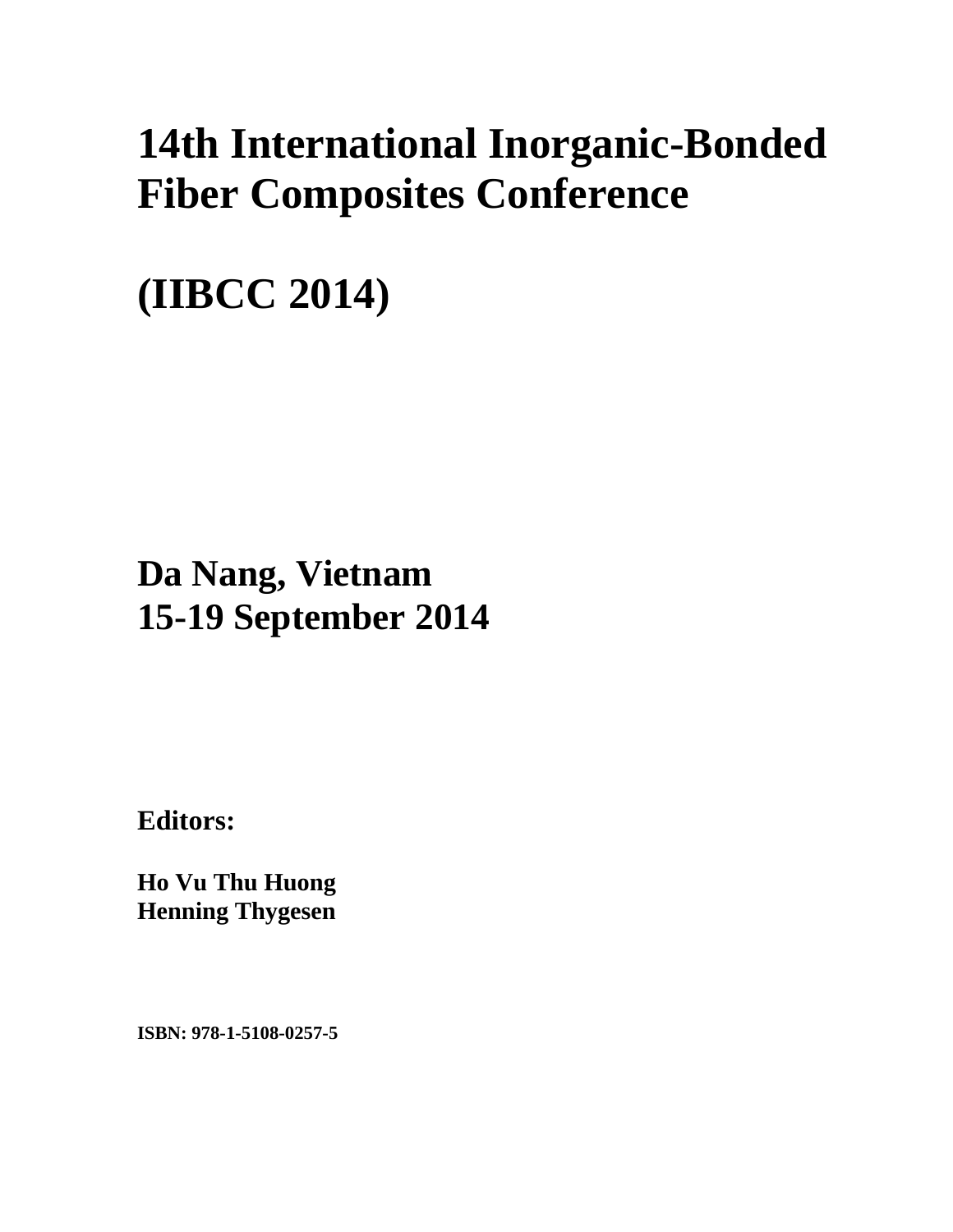**Printed from e-media with permission by:** 

Curran Associates, Inc. 57 Morehouse Lane Red Hook, NY 12571



**Some format issues inherent in the e-media version may also appear in this print version.** 

Copyright© (2014) by International Inorganic-Bonded Fiber Composites Conference (IIBCC) All rights reserved.

Printed by Curran Associates, Inc. (2015)

For permission requests, please contact IIBCC at the address below.

Secretary of the IIBCC Committee Henning M. Thygesen Skamol A/S Østergade 58-60 DK-7900 Nykøbing Mors Denmark

Phone: +45 9669 1233

hmt@skamol.dk

#### **Additional copies of this publication are available from:**

Curran Associates, Inc. 57 Morehouse Lane Red Hook, NY 12571 USA Phone: 845-758-0400 Fax: 845-758-2634 Email: curran@proceedings.com Web: www.proceedings.com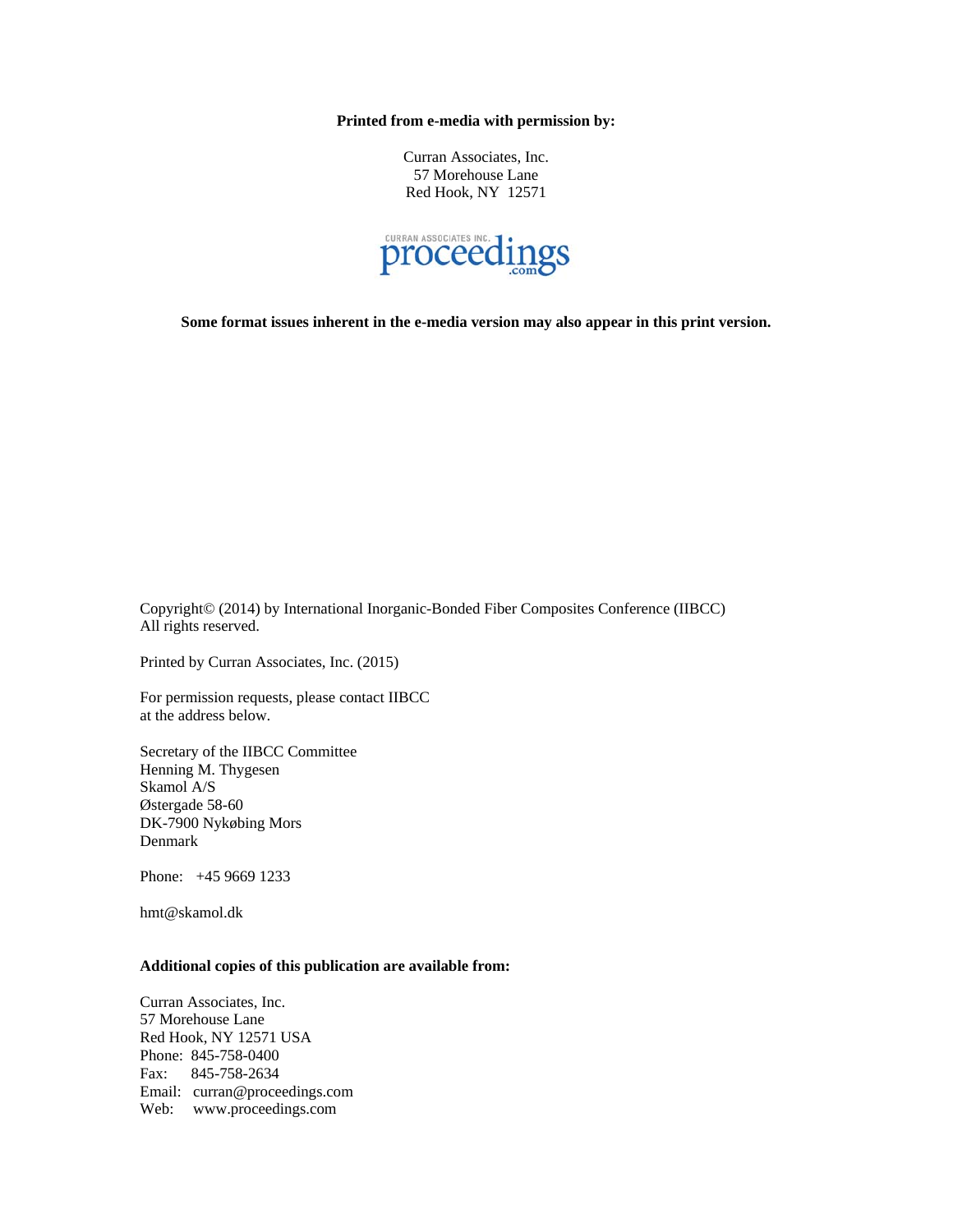

## **INDEX**

| FIBRE CEMENT INDUSTRY: A CRITICAL REVIEW OF CONVERSION FROM<br>ASBESTOS CEMENT TO NEW TECHNOLOGY INCLUDING MARKETING TRENDS |
|-----------------------------------------------------------------------------------------------------------------------------|
| APPLICATION OF FIBRE CEMENT IN GREEN BUILDING SYSTEM                                                                        |
| THE DEVELOPMENT OF NON-ASBESTOS FIBRE CEMENT IN CHINA                                                                       |
|                                                                                                                             |
| SURVEY OF NATURAL FIBERS PROPERTIES AIMING THE PRODUCTION OF                                                                |
| EVALUATION OF REINFORCED CEMENTITIOUS COMPOSITES WITH PINE<br>CELLULOSIC PULP TREATED BY HORNIFICATION                      |
| DEPOSITION OF SIO <sub>2</sub> NANOPARTICLES ON CELLULOSE FIBERS FOR DECREASING<br>THEIR WATER ABSORPTION IN FIBER-CEMENT   |
| EXTRUDED FIBER-CEMENT COMPOSITES REINFORCED WITH SURFACE-MODIFIED<br><b>CELLULOSE FIBERS</b>                                |
| TAILORING OF POLYPROPYLENE FIBERS FOR THE DESIGN OF SUSTAINABLE<br>FIBER-REINFORCED CEMENT-BASED COMPOSITES                 |
| STRENGTH PROPERTIES OF OIL PALM FIBRE CEMENT BONDED COMPOSITE                                                               |
| THE USE OF WASTE GYPSUM IN MANUFACTURING CALCIUM SILICATE BOARDS<br>BASED ON FLOW-ON PROCESS AND AUTOCLAVE METHOD           |
| INVESTIGATION ON RICE HUSK/POLYOLEFIN COMPOSITES                                                                            |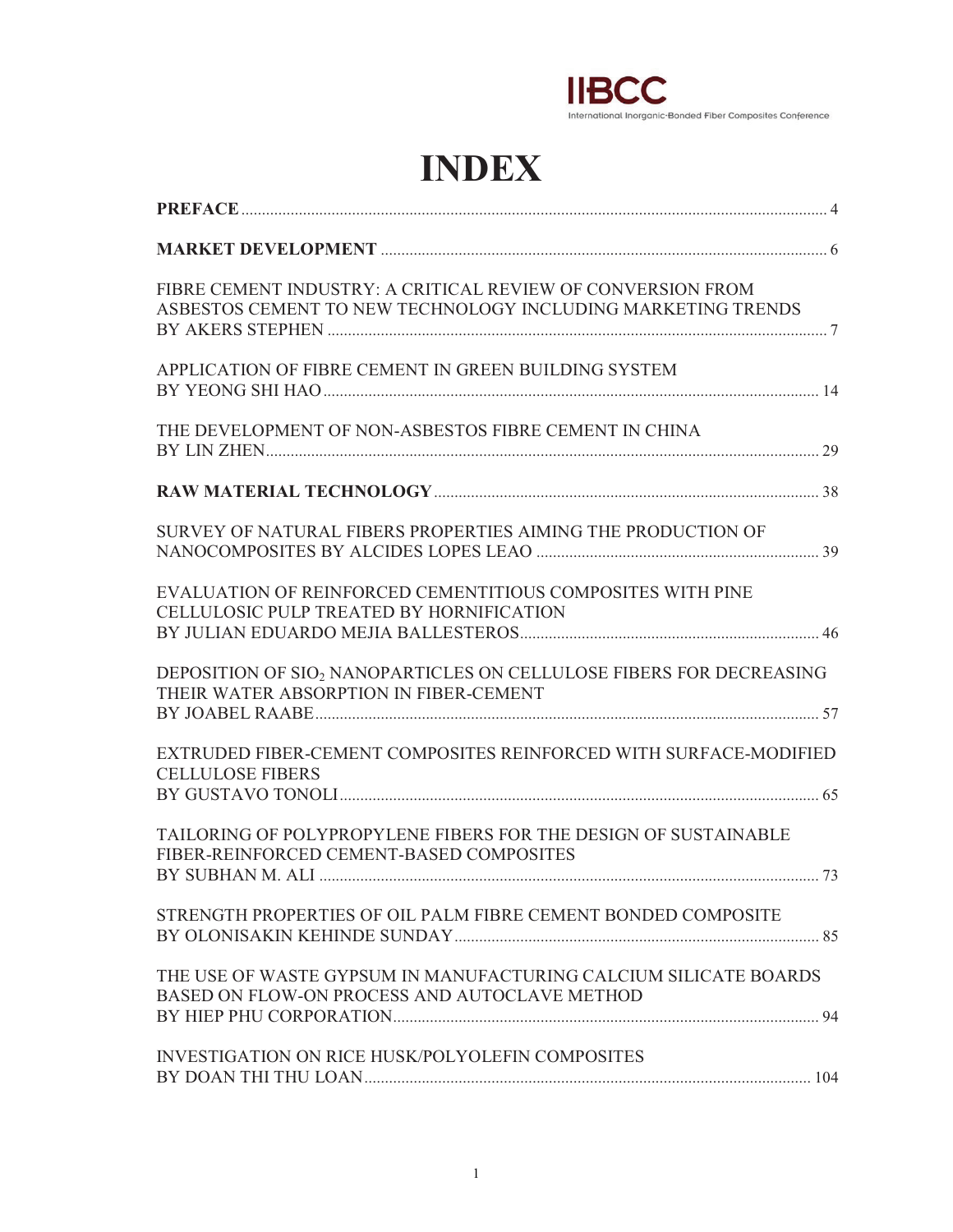#### **IIBCC** International Inorganic-Bonded Fiber Composites Conference

| FLEXURAL STRENGTH BEHAVIOUR OF FIBRE CEMENT BOARD REINFORCED BY<br><b>BLAST FURNACE SLAG FIBRES</b>                                                         |
|-------------------------------------------------------------------------------------------------------------------------------------------------------------|
| PHYSICAL AND MECHANIC PROPERTIES OF PAPER CEMENT CEILING BOARD<br>BONDED WITH PORTLAND AND PLASTER OF PARIS CEMENT                                          |
| EFFECT OF NATURAL KAOLIN ON THE CRACKING OF CORRUGATED PVA<br><b>FIBRECEMENT SHEETS</b>                                                                     |
| OVERVIEW OF FACTORS CONTROLLING SHRINKAGE OF FIBRE CEMENT<br>REINFORCED BY ORGANIC FIBRES                                                                   |
| <b>MODIFICATION OF RAW MATERIALS AND PRODUCT CARACTERIZATION  153</b>                                                                                       |
| WOOD-WOOL CEMENT BOARD: OPTIMIZED INORGANIC COATING                                                                                                         |
| WOOD-WOOL CEMENT BOARD: UTILIZATION OF A POROUS BINDER                                                                                                      |
| CHARACTERIZING THE SOUND ABSORPTION OF WOOD CONCRETE                                                                                                        |
| MEASURING CARBONATION DEPTHS FOR ESTIMATING CO2 UPTAKE DURING THE<br>LIFETIME OF WOOD-CEMENT PRODUCTS                                                       |
|                                                                                                                                                             |
| MINI HATSCHEK MACHINE FOR THE DEVELOPMENT OF FIBER CEMENT<br><b>MATERIAL</b>                                                                                |
| THE FELT, ITS PROPERTIES AND MODE OF ACTION IN FIBRE CEMENT<br><b>MANUFACTURE</b>                                                                           |
| SOME EXPERIENCES DURING THE CONVERSION OF HATSCHEK LINE FROM<br>ASBESTOS CORRUGATED PRODUCTS MANUFACTURING TO NON-ASBESTOS<br><b>TECHNOLOGY AT NAVIFICO</b> |
|                                                                                                                                                             |